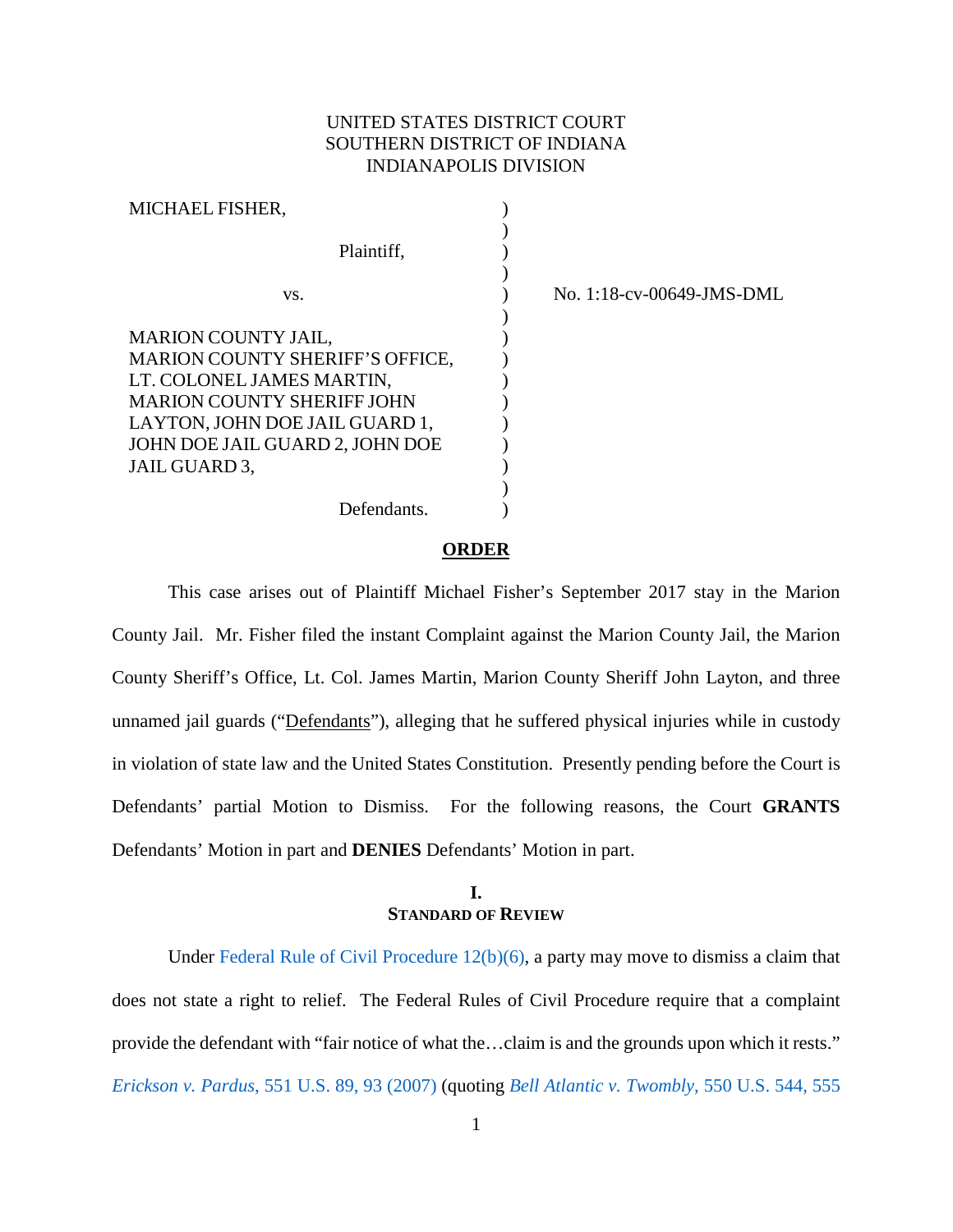[\(2007\)\)](https://www.westlaw.com/Document/Ib53eb62e07a011dcb035bac3a32ef289/View/FullText.html?transitionType=Default&contextData=(sc.Default)&VR=3.0&RS=da3.0&fragmentIdentifier=co_pp_sp_780_555). In reviewing the sufficiency of a complaint, the Court must accept all well-pled facts as true and draw all permissible inferences in favor of the plaintiff. *See [Active Disposal Inc. v. City](https://www.westlaw.com/Document/Ic45182d94e3e11e0a982f2e73586a872/View/FullText.html?transitionType=Default&contextData=(sc.Default)&VR=3.0&RS=da3.0&fragmentIdentifier=co_pp_sp_506_886)  of Darien*[, 635 F.3d 883, 886 \(7th Cir. 2011\).](https://www.westlaw.com/Document/Ic45182d94e3e11e0a982f2e73586a872/View/FullText.html?transitionType=Default&contextData=(sc.Default)&VR=3.0&RS=da3.0&fragmentIdentifier=co_pp_sp_506_886) A [Rule 12\(b\)\(6\)](https://www.westlaw.com/Document/N96C8CD1043A111DC8D9EC9ECEEDEF2EE/View/FullText.html?transitionType=Default&contextData=(sc.Default)&VR=3.0&RS=da3.0) motion to dismiss asks whether the complaint "contain[s] sufficient factual matter, accepted as true, to 'state a claim to relief that is plausible on its face.'" *Ashcroft v. Iqbal*[, 556 U.S. 662, 678 \(2009\)](https://www.westlaw.com/Document/I90623386439011de8bf6cd8525c41437/View/FullText.html?transitionType=Default&contextData=(sc.Default)&VR=3.0&RS=da3.0&fragmentIdentifier=co_pp_sp_780_678) (quoting *Twombly*[, 550 U.S.](https://www.westlaw.com/Document/Ib53eb62e07a011dcb035bac3a32ef289/View/FullText.html?transitionType=Default&contextData=(sc.Default)&VR=3.0&RS=da3.0&fragmentIdentifier=co_pp_sp_780_570)  [at 570\)](https://www.westlaw.com/Document/Ib53eb62e07a011dcb035bac3a32ef289/View/FullText.html?transitionType=Default&contextData=(sc.Default)&VR=3.0&RS=da3.0&fragmentIdentifier=co_pp_sp_780_570). The Court will not accept legal conclusions or conclusory allegations as sufficient to state a claim for relief. *See McCauley v. City of Chicago*[, 671 F.3d 611, 617 \(7th Cir. 2011\).](https://www.westlaw.com/Document/Ie43c9a6ffb2a11e0bc27967e57e99458/View/FullText.html?transitionType=Default&contextData=(sc.Default)&VR=3.0&RS=da3.0&fragmentIdentifier=co_pp_sp_506_617) Factual allegations must plausibly state an entitlement to relief "to a degree that rises above the speculative level." *Munson v. Gaetz*[, 673 F.3d 630, 633 \(7th Cir. 2012\).](https://www.westlaw.com/Document/I84dde09969eb11e1be29b2facdefeebe/View/FullText.html?transitionType=Default&contextData=(sc.Default)&VR=3.0&RS=da3.0&fragmentIdentifier=co_pp_sp_506_633) This plausibility determination is "a context-specific task that requires the reviewing court to draw on its judicial experience and common sense." *[Id.](https://www.westlaw.com/Document/I84dde09969eb11e1be29b2facdefeebe/View/FullText.html?transitionType=Default&contextData=(sc.Default)&VR=3.0&RS=da3.0)*

### **II. BACKGROUND**

The following allegations are taken from Mr. Fisher's Complaint, [\[Filing No. 1\]](https://ecf.insd.uscourts.gov/doc1/07316453968), and are accepted as true for purposes of deciding the pending Motion, consistent with the applicable standard of review.

On September 21, 2017, Mr. Fisher was arrested for public intoxication and held at the Marion County Jail. [\[Filing No. 1 at 3.](https://ecf.insd.uscourts.gov/doc1/07316453968?page=3)] In the early morning hours of September 22, 2017, Mr. Fisher requested that the jail guards administer his prescribed medications. [\[Filing No. 1 at 3.](https://ecf.insd.uscourts.gov/doc1/07316453968?page=3)] In response to this request, three jail guards removed Mr. Fisher from his cell and took him to a secluded area, where they proceeded to "kick, beat, stomp, and otherwise physically assault" him. [\[Filing No. 1 at 3.](https://ecf.insd.uscourts.gov/doc1/07316453968?page=3)] Mr. Fisher sought treatment from the jail nurse, and she informed him that the doctor could not help him with broken ribs and that the Marion County Jail would not treat his injuries until he was moved to general population. [\[Filing No. 1 at 4.](https://ecf.insd.uscourts.gov/doc1/07316453968?page=4)] Mr. Fisher also reported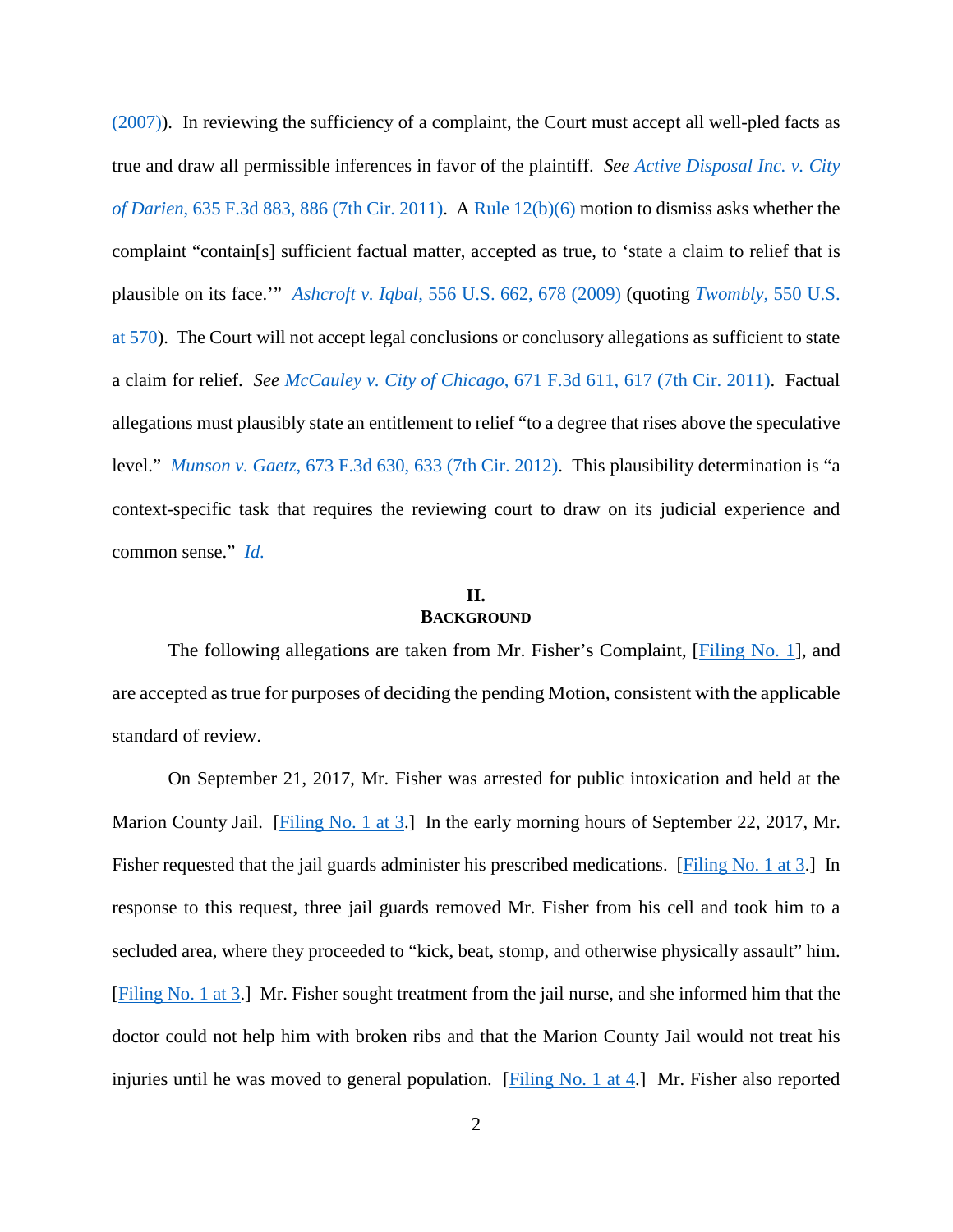the assault to a jail employee while being fingerprinted, but that employee did not respond and did not report Mr. Fisher's complaint. [\[Filing No. 1 at 4.](https://ecf.insd.uscourts.gov/doc1/07316453968?page=4)] Both the fingerprinting employee and the nurse refused to provide Mr. Fisher with a grievance form. [\[Filing No. 1 at 4.](https://ecf.insd.uscourts.gov/doc1/07316453968?page=4)]

On September 25, 2017, after Mr. Fisher's release from jail, he sought medical treatment at St. Francis Hospital. [\[Filing No. 1 at 4.](https://ecf.insd.uscourts.gov/doc1/07316453968?page=4)] The doctors ordered X-rays and diagnosed Mr. Fisher with broken ribs. [\[Filing No. 1 at 4.](https://ecf.insd.uscourts.gov/doc1/07316453968?page=4)] On October 31, 2017, Mr. Fisher went to Eskenazi Hospital, where doctors also performed X-rays and diagnosed him with broken ribs and "other physical trauma." [\[Filing No. 1 at 4.](https://ecf.insd.uscourts.gov/doc1/07316453968?page=4)]

On October 24, 2017, Mr. Fisher sent a Notice of Tort Claim to Defendants, the Office of the Attorney General, and the Indiana Political Management Risk Assessment Office. [\[Filing No.](https://ecf.insd.uscourts.gov/doc1/07316453968?page=4)  [1 at 4.](https://ecf.insd.uscourts.gov/doc1/07316453968?page=4)] On March 5, 2017, Mr. Fisher filed this lawsuit asserting various state law and federal constitutional claims against Defendants under [42 U.S.C. § 1983.](https://www.westlaw.com/Document/NDFE80F60AFF711D8803AE0632FEDDFBF/View/FullText.html?transitionType=Default&contextData=(sc.Default)&VR=3.0&RS=da3.0) [\[Filing No. 1 at 11-14.](https://ecf.insd.uscourts.gov/doc1/07316453968?page=11)] Defendants have moved to dismiss several of Mr. Fisher's claims, and that Motion is now ripe for the Court's review. [\[Filing No. 10.](https://ecf.insd.uscourts.gov/doc1/07316566752)]

# **III. DISCUSSION**

The Court notes at the outset that Mr. Fisher's Complaint identifies the claims being raised in a confusing manner. He raises sixteen claims against various defendants, though several of the claim numbers are repeated, and several reference a city defendant who is not a party to this lawsuit. [\[Filing No. 1 at 23.](https://ecf.insd.uscourts.gov/doc1/07316453968?page=23)] The Court has done its best to construe the Complaint despite the complicated presentation.

In support of their Motion to Dismiss, Defendants argue that: (1) all claims against the Marion County Jail should be dismissed because the Jail is an entity not amenable to suit; (2) Count XI should be dismissed because employees of a single government entity cannot be held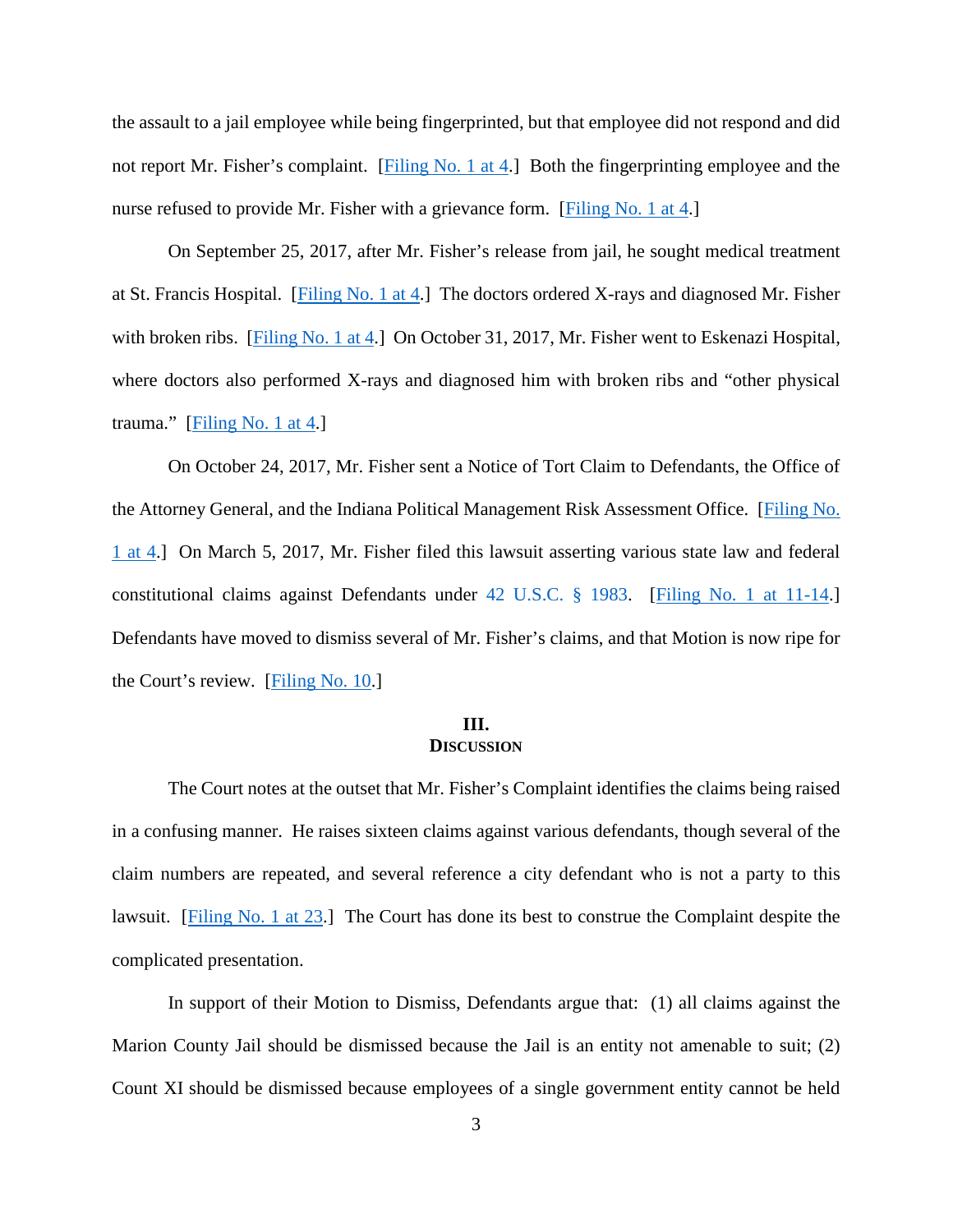liable for conspiring to interfere with Mr. Fisher's civil rights; (3) the official capacity claims against Lt. Col. Martin and Sheriff Layton should be dismissed because they are duplicative of the claims against the Marion County Sheriff's Office; (4) the due process and equal protection claims in Count VI should be dismissed because (a) the claim should be addressed within another claim already raised by Mr. Fisher, or (b) Defendants are entitled to qualified immunity; and (5) Count XIV should be dismissed because the conduct alleged does not constitute a First Amendment violation and/or Defendants are entitled to qualified immunity. The Court addresses each argument in turn.

#### **A. Relinquished Claims**

In response to Defendants' Motion, Mr. Fisher states that he relinquishes his claims against the Marion County Jail as a party in this matter. [\[Filing No. 17 at 3.](https://ecf.insd.uscourts.gov/doc1/07316643640?page=3)] He also relinquishes his claim in Count XI, for conspiracy to interfere with civil rights under [42 U.S.C. § 1985\(3\).](https://www.westlaw.com/Document/NE834FFC0AFF711D8803AE0632FEDDFBF/View/FullText.html?transitionType=Default&contextData=(sc.Default)&VR=3.0&RS=da3.0) [\[Filing](https://ecf.insd.uscourts.gov/doc1/07316643640?page=3)  [No. 17 at 3.](https://ecf.insd.uscourts.gov/doc1/07316643640?page=3)] Accordingly, the Court **GRANTS** Defendants' Motion to Dismiss the Marion County Jail as a party, and it **GRANTS** Defendants' Motion to Dismiss Count XI.

#### **B. Official Capacity Claims: Sheriff Layton and Lt. Col. Martin**

Defendants move to dismiss all of Mr. Fisher's federal official-capacity claims against Sheriff Layton and Lt. Col. Martin, arguing that under the standard imposed by *[Monell v. Dept. of](https://www.westlaw.com/Document/I6184263e9c1f11d9bc61beebb95be672/View/FullText.html?transitionType=Default&contextData=(sc.Default)&VR=3.0&RS=da3.0&fragmentIdentifier=co_pp_sp_780_658%2c+694)  [Soc. Servs. of N.Y.C.,](https://www.westlaw.com/Document/I6184263e9c1f11d9bc61beebb95be672/View/FullText.html?transitionType=Default&contextData=(sc.Default)&VR=3.0&RS=da3.0&fragmentIdentifier=co_pp_sp_780_658%2c+694)* 436 U.S. 658, 694 (1978), these claims are entirely duplicative of those against the Marion County Sheriff's Office. [\[Filing No. 11 at 3.](https://ecf.insd.uscourts.gov/doc1/07316566756?page=3)] In response, Mr. Fisher argues that county sheriffs and senior jail officials can be held liable in their official capacities, in addition to the government entity, for "systemic violations" of constitutional protections. [\[Filing No. 17 at](https://ecf.insd.uscourts.gov/doc1/07316643640?page=3)  [3.](https://ecf.insd.uscourts.gov/doc1/07316643640?page=3)] Mr. Fisher argues that it is too early in the case to determine whether either defendant is responsible for creating policies and systemic conditions that led to the violation of Mr. Fisher's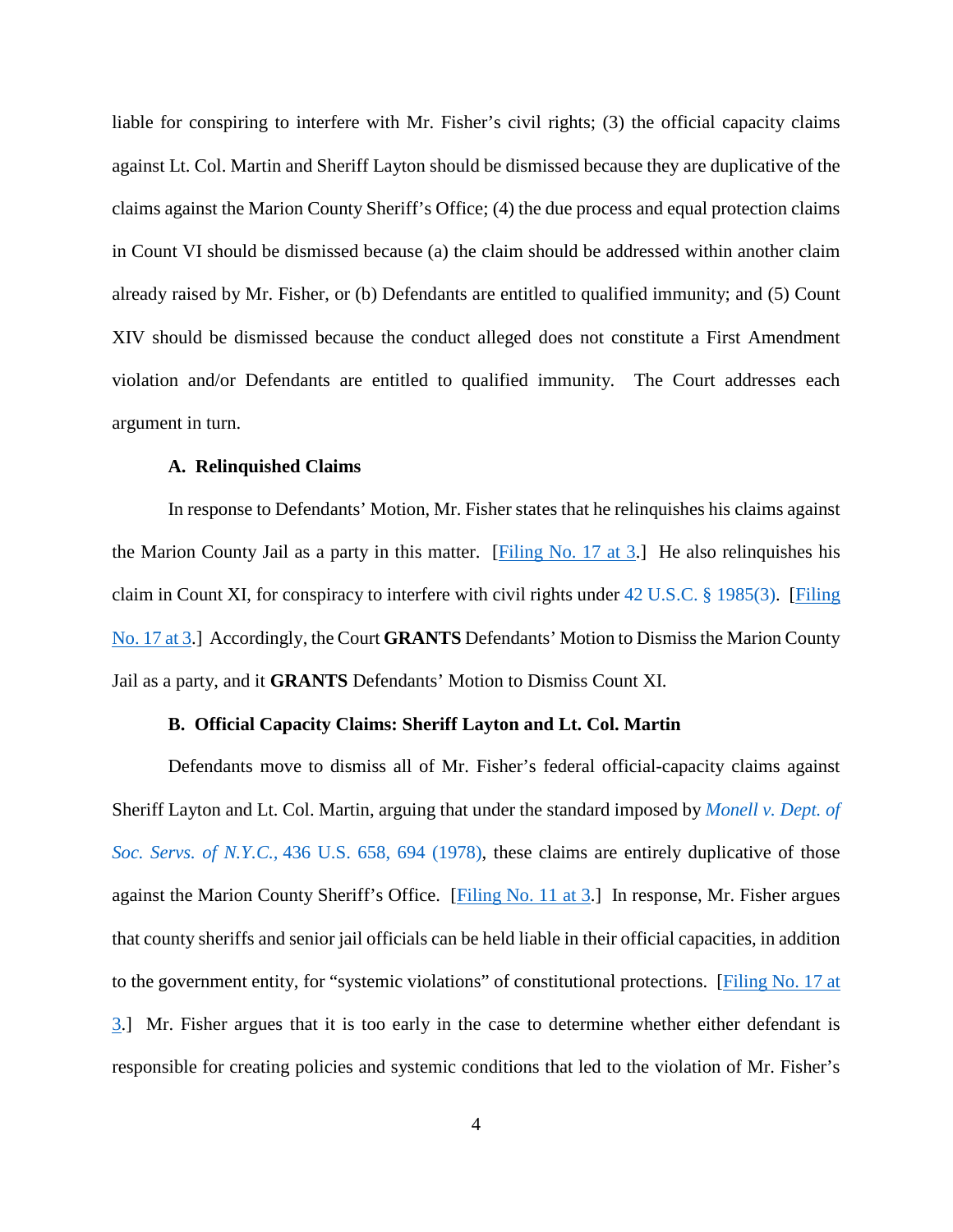constitutional rights. [\[Filing No. 17 at 3-4.](https://ecf.insd.uscourts.gov/doc1/07316643640?page=3)] In reply, Defendants argue that Mr. Fisher has "confused official capacity liability with individual liability." [\[Filing No. 18 at 1.](https://ecf.insd.uscourts.gov/doc1/07316653799?page=1)]

"Actions against individual defendants in their official capacities are treated as suits brought against the government entity itself." *Walker v. Sheahan*[, 526 F.3d 973, 977 \(7th Cir.](https://www.westlaw.com/Document/I66a9d2fd21d111dd8dba9deb08599717/View/FullText.html?transitionType=Default&contextData=(sc.Default)&VR=3.0&RS=da3.0&fragmentIdentifier=co_pp_sp_506_977)  [2008\);](https://www.westlaw.com/Document/I66a9d2fd21d111dd8dba9deb08599717/View/FullText.html?transitionType=Default&contextData=(sc.Default)&VR=3.0&RS=da3.0&fragmentIdentifier=co_pp_sp_506_977) *see also Sow v. Fortville Police Dep't*[, 636 F.3d 293, 300 \(7th Cir. 2011\)](https://www.westlaw.com/Document/Idbbc297735d611e088699d6fd571daba/View/FullText.html?transitionType=Default&contextData=(sc.Default)&VR=3.0&RS=da3.0&fragmentIdentifier=co_pp_sp_506_300) ("[A]n official capacity suit is another way of pleading an action against an entity of which the officer is an agent."). And under the familiar *Monell* doctrine, "a governmental unit is not liable under § 1983 unless the deprivation of constitutional rights is caused by its own policy or custom." *[Walker 526](https://www.westlaw.com/Document/I66a9d2fd21d111dd8dba9deb08599717/View/FullText.html?transitionType=Default&contextData=(sc.Default)&VR=3.0&RS=da3.0&fragmentIdentifier=co_pp_sp_506_977)*  [F.3d at 977](https://www.westlaw.com/Document/I66a9d2fd21d111dd8dba9deb08599717/View/FullText.html?transitionType=Default&contextData=(sc.Default)&VR=3.0&RS=da3.0&fragmentIdentifier=co_pp_sp_506_977) (citing *Monell,* [436 U.S. at 694\)](https://www.westlaw.com/Document/I6184263e9c1f11d9bc61beebb95be672/View/FullText.html?transitionType=Default&contextData=(sc.Default)&VR=3.0&RS=da3.0&fragmentIdentifier=co_pp_sp_780_658%2c+694).

Here, Mr. Fisher has raised the same federal constitutional claims against both the Marion County Sheriff's office and Sheriff Layton and Lt. Col. Martin in their official capacities. As described above, the official-capacity claims are actually claims against the governmental entity, and they are duplicative when the governmental entity is also sued. *See, e.g., [Jones v. Anderson](https://www.westlaw.com/Document/I5b62f680a4ce11e792fdd763512bbe26/View/FullText.html?transitionType=Default&contextData=(sc.Default)&VR=3.0&RS=da3.0&fragmentIdentifier=co_pp_sp_999_3)  Community School Corp.,* [2017 WL 4315132, at \\*3 \(S.D. Ind. September 28, 2017\);](https://www.westlaw.com/Document/I5b62f680a4ce11e792fdd763512bbe26/View/FullText.html?transitionType=Default&contextData=(sc.Default)&VR=3.0&RS=da3.0&fragmentIdentifier=co_pp_sp_999_3) *[Martin v.](https://www.westlaw.com/Document/I0127e0b0dd5811e6ae36ba8bbc8f4702/View/FullText.html?transitionType=Default&contextData=(sc.Default)&VR=3.0&RS=da3.0&fragmentIdentifier=co_pp_sp_999_3)  Copeland*[, 2017 WL 168958, at \\*3 \(N.D. Ind. January 17, 2017\).](https://www.westlaw.com/Document/I0127e0b0dd5811e6ae36ba8bbc8f4702/View/FullText.html?transitionType=Default&contextData=(sc.Default)&VR=3.0&RS=da3.0&fragmentIdentifier=co_pp_sp_999_3) Mr. Fisher appears to argue that *Antonelli v. Sheahan* holds to the contrary—that both the government entity and its agents in their official capacities may be simultaneously sued. [81 F.3d 1422, 1429 \(7th Cir. 1996\).](https://www.westlaw.com/Document/Iacb47fb192b011d9a707f4371c9c34f0/View/FullText.html?transitionType=Default&contextData=(sc.Default)&VR=3.0&RS=da3.0&fragmentIdentifier=co_pp_sp_506_1429) Mr. Fisher misunderstands the inquiry in that case and the nature of *Monell* liability. *Antonelli* merely concluded that the plaintiff's pleading satisfied one of the theories of liability permitted under *Monell*—"systematic" violations under Section 1983 and the Eighth Amendment. *[Id.](https://www.westlaw.com/Document/Iacb47fb192b011d9a707f4371c9c34f0/View/FullText.html?transitionType=Default&contextData=(sc.Default)&VR=3.0&RS=da3.0)* 

Mr. Fisher appears concerned that dismissal of the official-capacity claims at this stage will prejudice him or deprive him of a claim, stating that further investigation is required to determine whether either defendant is responsible for "creating policies and systemic conditions that led to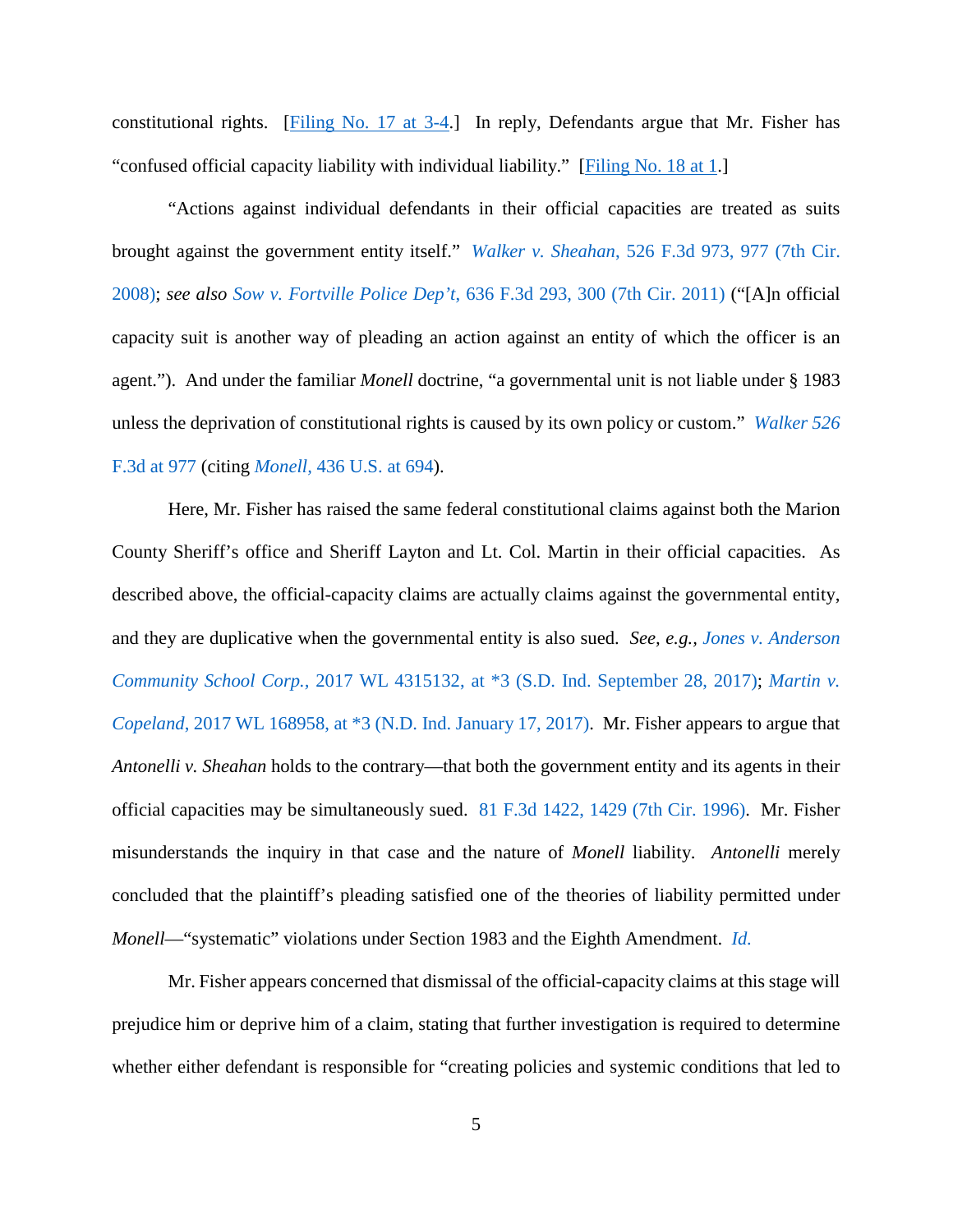the violations of Mr. Fisher's constitutional rights."  $[Figure No. 17 at 3-4.]$  But as the case law makes clear, the official-capacity claims are entirely redundant, and their dismissal will in no way affect Mr. Fisher's claims or investigation. His claims against the Marion County Sheriff's Office allow him to pursue liability under Section 1983, whether those claims are based upon: "(1) an express policy that would cause a constitutional deprivation if enforced; (2) a common practice that is so widespread and well-settled that it constitutes a custom or usage with the force of law even though it is not authorized by a written law or express policy; or (3) an allegation that a person with final policy-making authority caused a constitutional injury." *[Rossi v. City of Chicago](https://www.westlaw.com/Document/I6b6ecf0118fb11e5a807ad48145ed9f1/View/FullText.html?transitionType=Default&contextData=(sc.Default)&VR=3.0&RS=da3.0&fragmentIdentifier=co_pp_sp_506_737)*, 790 [F.3d 729, 737 \(7th Cir. 2015\).](https://www.westlaw.com/Document/I6b6ecf0118fb11e5a807ad48145ed9f1/View/FullText.html?transitionType=Default&contextData=(sc.Default)&VR=3.0&RS=da3.0&fragmentIdentifier=co_pp_sp_506_737)

The official-capacity claims against Sheriff Layton and Lt. Col. Martin based upon *Monell*  liability are duplicative of those raised against the Marion County Sheriff's Office, and they are **DISMISSED**.

### **C. Fourteenth Amendment: Due Process and Equal Protection Claims**

Defendants move to dismiss the due process and equal protection claims in Count VI, raising two arguments in support of dismissal.<sup>[1](#page-5-0)</sup> The Court addresses each in turn.

#### *1. Proper Constitutional Provision*

Defendants argue that Mr. Fisher's due process and equal protection claims should be dismissed, because they are more properly raised as excessive force and deliberate indifference claims. [\[Filing No. 18 at 2.](https://ecf.insd.uscourts.gov/doc1/07316653799?page=2)] Mr. Fisher responds that, at this stage, "it is difficult to determine

<span id="page-5-0"></span><sup>&</sup>lt;sup>1</sup> Defendants initially raise three arguments, but one appears to be rendered moot in light of Mr. Fisher's response. [*See* [Filing No. 11 at 4](https://ecf.insd.uscourts.gov/doc1/07316566756?page=4) (Defendants contending that Mr. Fisher's allegations regarding his inability to file a grievance, even if taken as true, do not amount to a violation of substantive due process); [Filing No. 17 at 4](https://ecf.insd.uscourts.gov/doc1/07316643640?page=4) (Mr. Fisher responding that he was deprived of his procedural due process rights "when he was isolated from the other inmates and subjected to corporal punishment for asking for his prescribed medication without any procedural protection," and that this claim does not seek to vindicate his right to file a grievance).]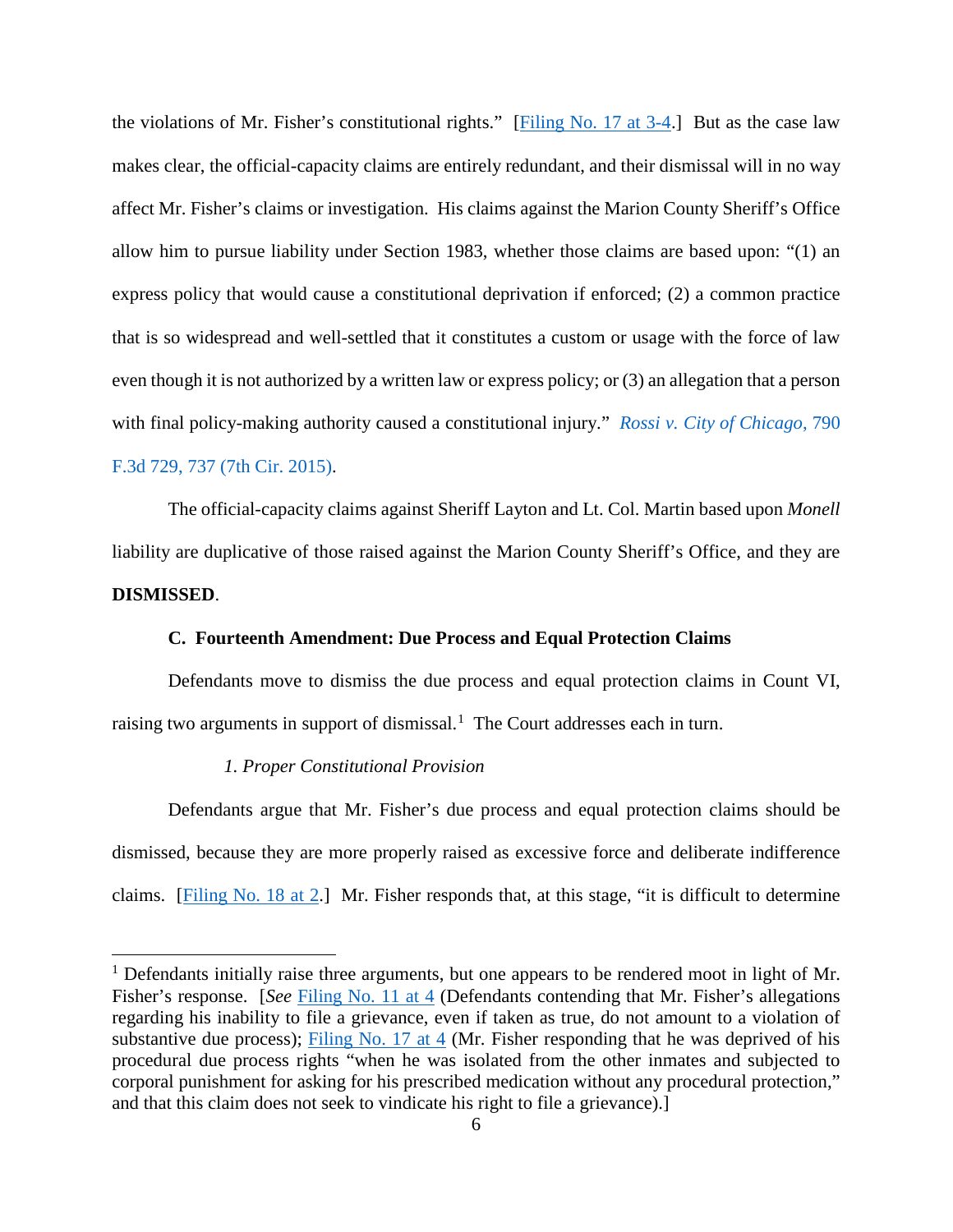which constitutional provision was relevant to protect the Plaintiff during his confinement at the Marion County Jail." [\[Filing No. 17 at 6.](https://ecf.insd.uscourts.gov/doc1/07316643640?page=6)] Mr. Fisher suggests that, for purposes of an excessive force analysis, he might either be classified as a free person or as a pre-trial detainee. [\[Filing No.](https://ecf.insd.uscourts.gov/doc1/07316643640?page=6)  [17 at 6.](https://ecf.insd.uscourts.gov/doc1/07316643640?page=6)] He argues that because different constitutional provisions apply to those different categories (the Fourth Amendment to one, and the Fourteenth Amendment to the other), it is unclear which constitutional provision controls here. [\[Filing No. 17 at 6.](https://ecf.insd.uscourts.gov/doc1/07316643640?page=6)] In reply, Defendants argue that the underlying factual allegations are all relevant excessive force and deliberate indifference claims—not due process or equal protection. [\[Filing No. 18 at 2.](https://ecf.insd.uscourts.gov/doc1/07316653799?page=2)]

The parties seem to agree that Mr. Fisher has raised a constitutional challenge, and has alleged an injury caused by state actors while detained. Defendants argue that Mr. Fisher must narrow his claims to the "most applicable constitutional provision." While Defendants' invocation of *Graham v. Connor*[, 490 U.S. 386 \(1989\),](https://www.westlaw.com/Document/I618a40be9c1f11d9bc61beebb95be672/View/FullText.html?transitionType=Default&contextData=(sc.Default)&VR=3.0&RS=da3.0) is well taken, the Seventh Circuit has stated "repeatedly (and frequently) that a complaint need not plead legal theories which can be learned during discovery." *Alioto v. Town of Lisbon*[, 651 F.3d 715, 721 \(7th Cir. 2011\)](https://www.westlaw.com/Document/Iae021ea3a8e011e090e590fe1745b4c9/View/FullText.html?transitionType=Default&contextData=(sc.Default)&VR=3.0&RS=da3.0&fragmentIdentifier=co_pp_sp_506_721) (citing *[Smith v.](https://www.westlaw.com/Document/Ib67e3f5050b311e0a982f2e73586a872/View/FullText.html?transitionType=Default&contextData=(sc.Default)&VR=3.0&RS=da3.0&fragmentIdentifier=co_pp_sp_506_283+n.2)  Med. Benefit Adm'rs Group, Inc.,* [639 F.3d 277, 283 n.2 \(7th Cir. 2011\);](https://www.westlaw.com/Document/Ib67e3f5050b311e0a982f2e73586a872/View/FullText.html?transitionType=Default&contextData=(sc.Default)&VR=3.0&RS=da3.0&fragmentIdentifier=co_pp_sp_506_283+n.2) *[Joseph v. Elan](https://www.westlaw.com/Document/I118853f74e4211e0b931b80af77abaf1/View/FullText.html?transitionType=Default&contextData=(sc.Default)&VR=3.0&RS=da3.0&fragmentIdentifier=co_pp_sp_506_561)  Motorsports Techs. Racing Corp.,* [638 F.3d 555, 561-62 \(7th Cir. 2011\);](https://www.westlaw.com/Document/I118853f74e4211e0b931b80af77abaf1/View/FullText.html?transitionType=Default&contextData=(sc.Default)&VR=3.0&RS=da3.0&fragmentIdentifier=co_pp_sp_506_561) *[Rabe v. United Air Lines,](https://www.westlaw.com/Document/I398d8af4433511e0b931b80af77abaf1/View/FullText.html?transitionType=Default&contextData=(sc.Default)&VR=3.0&RS=da3.0&fragmentIdentifier=co_pp_sp_506_872)  Inc.,* [636 F.3d 866, 872 \(7th Cir. 2011\)](https://www.westlaw.com/Document/I398d8af4433511e0b931b80af77abaf1/View/FullText.html?transitionType=Default&contextData=(sc.Default)&VR=3.0&RS=da3.0&fragmentIdentifier=co_pp_sp_506_872) ("A complaint need not identify legal theories, and specifying an incorrect legal theory is not a fatal error.")).

As Mr. Fisher points out, the source of an individual's rights in this context depends on the individual's status. *See Lewis v. Downey*[, 581 F.3d 467, 473 \(7th Cir. 2009\)](https://www.westlaw.com/Document/I831cf336996611deabded03f2b83b8a4/View/FullText.html?transitionType=Default&contextData=(sc.Default)&VR=3.0&RS=da3.0&fragmentIdentifier=co_pp_sp_506_473) ("The scope of an individual's right to be free from punishment – and, derivatively, the basis for an excessive force action brought under § 1983 – hinges on his status within the criminal justice system."). While Fourth Amendment protections apply at arrest and through a probable cause hearing, "due process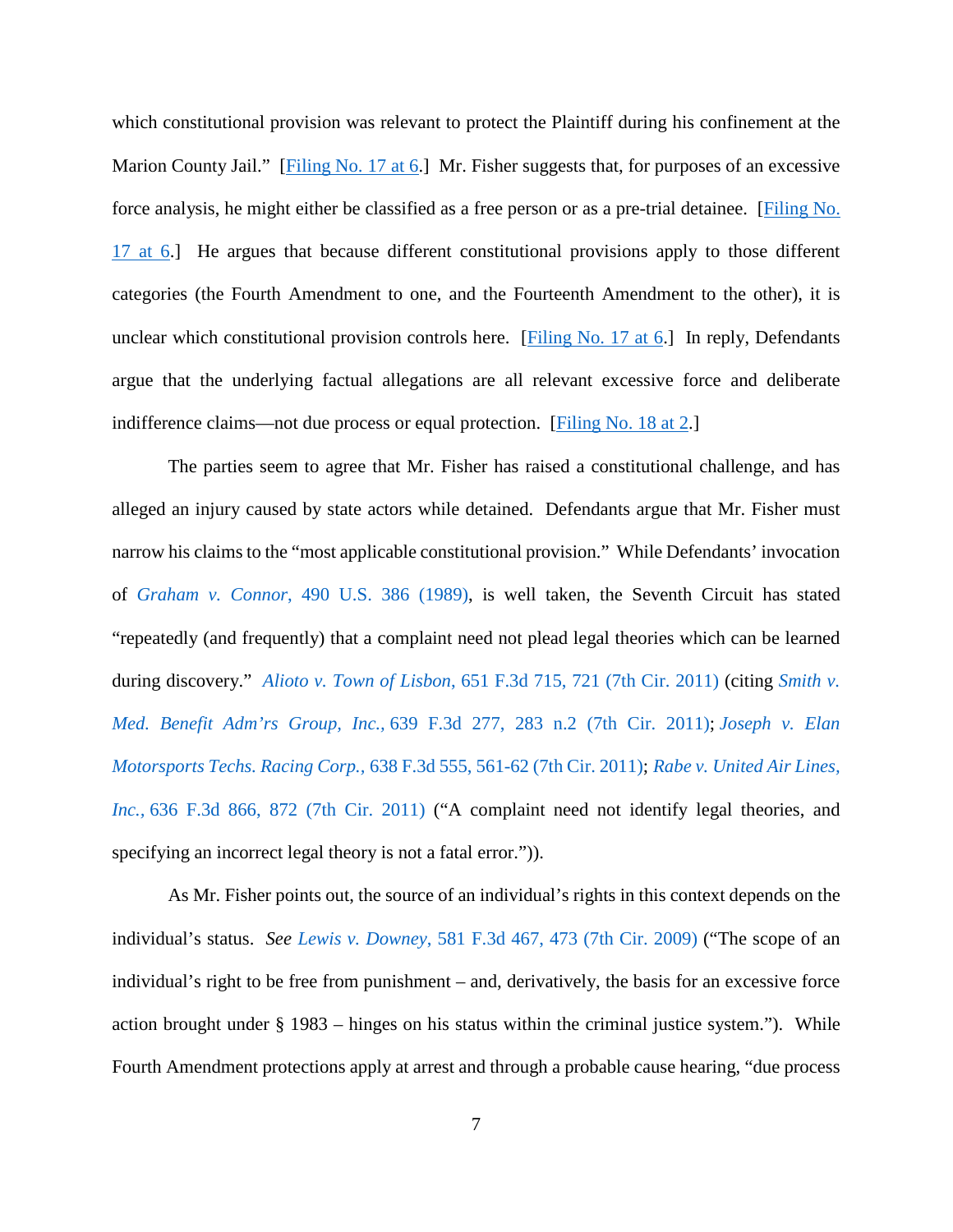principles govern a pretrial detainee's conditions of confinement after the judicial determination of probable cause." *Ortiz v. City of Chicago,* [656 F.3d 523, 530 \(7th Cir. 2011\).](https://www.westlaw.com/Document/Idf052ee3d41711e0a06efc94fb34cdeb/View/FullText.html?transitionType=Default&contextData=(sc.Default)&VR=3.0&RS=da3.0&fragmentIdentifier=co_pp_sp_506_530) Mr. Fisher's Complaint does not contain any allegations as to whether a probable cause determination had been made, but that fact impacts only which legal theory properly governs Mr. Fisher's claim. Although the occurrence or non-occurrence of a probable cause hearing may be a fact within Mr. Fisher's knowledge, he was not required to plead any specific legal theory in his Complaint. He was required to plead sufficient factual matter to state a plausible claim for relief, and he has done so here.

# *2. Qualified Immunity*

Defendants next argue that Mr. Fisher's due process and equal protection claims should be dismissed because Defendants are entitled to qualified immunity. [\[Filing No. 11 at 4.](https://ecf.insd.uscourts.gov/doc1/07316566756?page=4)] They contend that Mr. Fisher cannot point to any clearly established law indicating that Defendants should have known that their actions were illegal. [\[Filing No. 11 at 6.](https://ecf.insd.uscourts.gov/doc1/07316566756?page=6)] Mr. Fisher responds that "every reasonable official would understand that beating a pretrial detainee in an unprovoked attack without penological purpose…would be a violation of Plaintiffs' protected rights." [\[Filing](https://ecf.insd.uscourts.gov/doc1/07316643640?page=7)  [No. 17 at 7.](https://ecf.insd.uscourts.gov/doc1/07316643640?page=7)] In reply, Defendants argue that Mr. Fisher was required to identify a closely analogous case that "should have put [D]efendants on notice that engaging in the specific type of conduct they engaged in was a violation of an inmate's constitutional rights." [\[Filing No. 18 at 2.](https://ecf.insd.uscourts.gov/doc1/07316653799?page=2)] They contend that Mr. Fisher has failed to do so, and they are therefore immune from liability. [\[Filing No. 18 at 2.](https://ecf.insd.uscourts.gov/doc1/07316653799?page=2)]

The Court addresses this argument succinctly, because Defendants' sole argument in support of a finding of qualified immunity—that Mr. Fisher has failed to identify an analogous case—misstates the standard applying to a motion to dismiss based on qualified immunity. While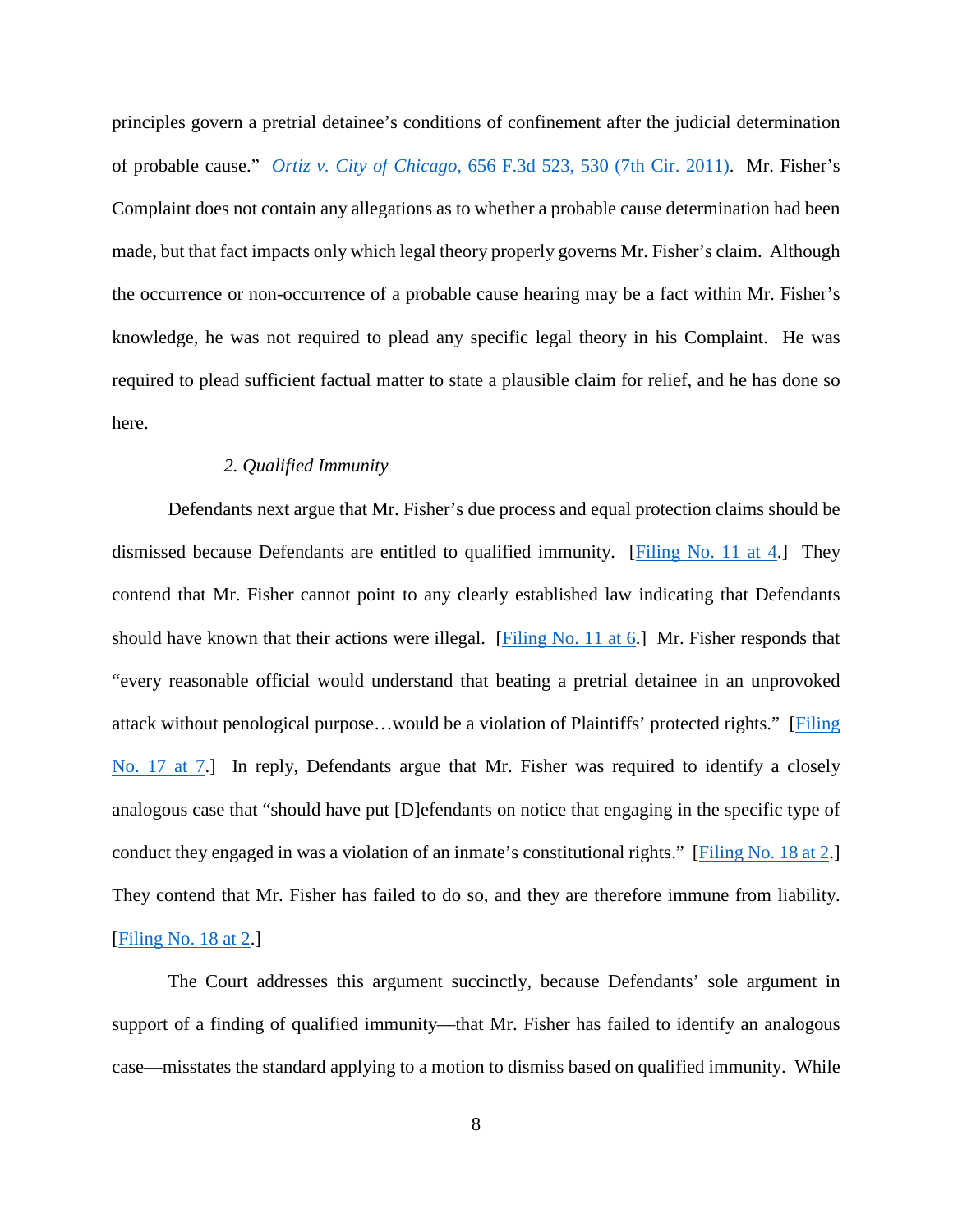pointing to a closely analogous case is one way to satisfy the standard, a plaintiff can also do so (as Mr. Fisher points out) by persuading the court that "the conduct is so egregious and unreasonable that, notwithstanding the lack of an analogous decision, no reasonable officer could have thought he was acting lawfully." *[Abbott v. Sangamon Cty., Ill.](https://www.westlaw.com/Document/I8193d2736a2c11e2a531ef6793d44951/View/FullText.html?transitionType=Default&contextData=(sc.Default)&VR=3.0&RS=da3.0&fragmentIdentifier=co_pp_sp_506_723)*, 705 F.3d 706, 723-24 (7th [Cir. 2013\);](https://www.westlaw.com/Document/I8193d2736a2c11e2a531ef6793d44951/View/FullText.html?transitionType=Default&contextData=(sc.Default)&VR=3.0&RS=da3.0&fragmentIdentifier=co_pp_sp_506_723) *accord Kisela v. Hughes*[, 138 S. Ct. 1148, 1152 \(2018\)](https://www.westlaw.com/Document/Ib2891508367211e8bbbcd57aa014637b/View/FullText.html?transitionType=Default&contextData=(sc.Default)&VR=3.0&RS=da3.0&fragmentIdentifier=co_pp_sp_708_1152) ("Although this Court's caselaw does not require a case directly on point for a right to be clearly established, existing precedent must have placed the statutory or constitutional question beyond debate. In other words, immunity protects all but the plainly incompetent or those who knowingly violate the law.") (internal quotation and citation omitted).

Accepting Mr. Fisher's allegations as true, the Court concludes that no reasonable officer could think he was acting lawfully in beating an inmate (resulting in multiple broken ribs and other injuries) with other officers, in response to an inmate's request to be administered his medication. And in any event, there is no shortage of clearly established law prohibiting similar conduct. *See, e.g., Herron v. Meyer*[, 820 F.3d 860, 862-63 \(7th Cir. 2016\)](https://www.westlaw.com/Document/Ia70d62f80b2011e690d4edf60ce7d742/View/FullText.html?transitionType=Default&contextData=(sc.Default)&VR=3.0&RS=da3.0&fragmentIdentifier=co_pp_sp_506_862) ("It would violate the Due Process Clause or the Eighth Amendment, if not both, for a guard to clobber an inmate with a truncheon in order to penalize a request to correct prison records…[it is] clearly established law that guards may not administer their personal brand of punishment…")

For all of these reasons, the Court **DENIES** Defendants' Motion to Dismiss Count VI of Mr. Fisher's Complaint.

## **D.****First Amendment Claim**

Defendants next argue that Mr. Fisher's First Amendment claim in Count XIV should be dismissed because Mr. Fisher has been able to file this lawsuit, and therefore has not been denied an opportunity to redress his grievances. [\[Filing No. 11 at 7.](https://ecf.insd.uscourts.gov/doc1/07316566756?page=7)] Mr. Fisher responds that his First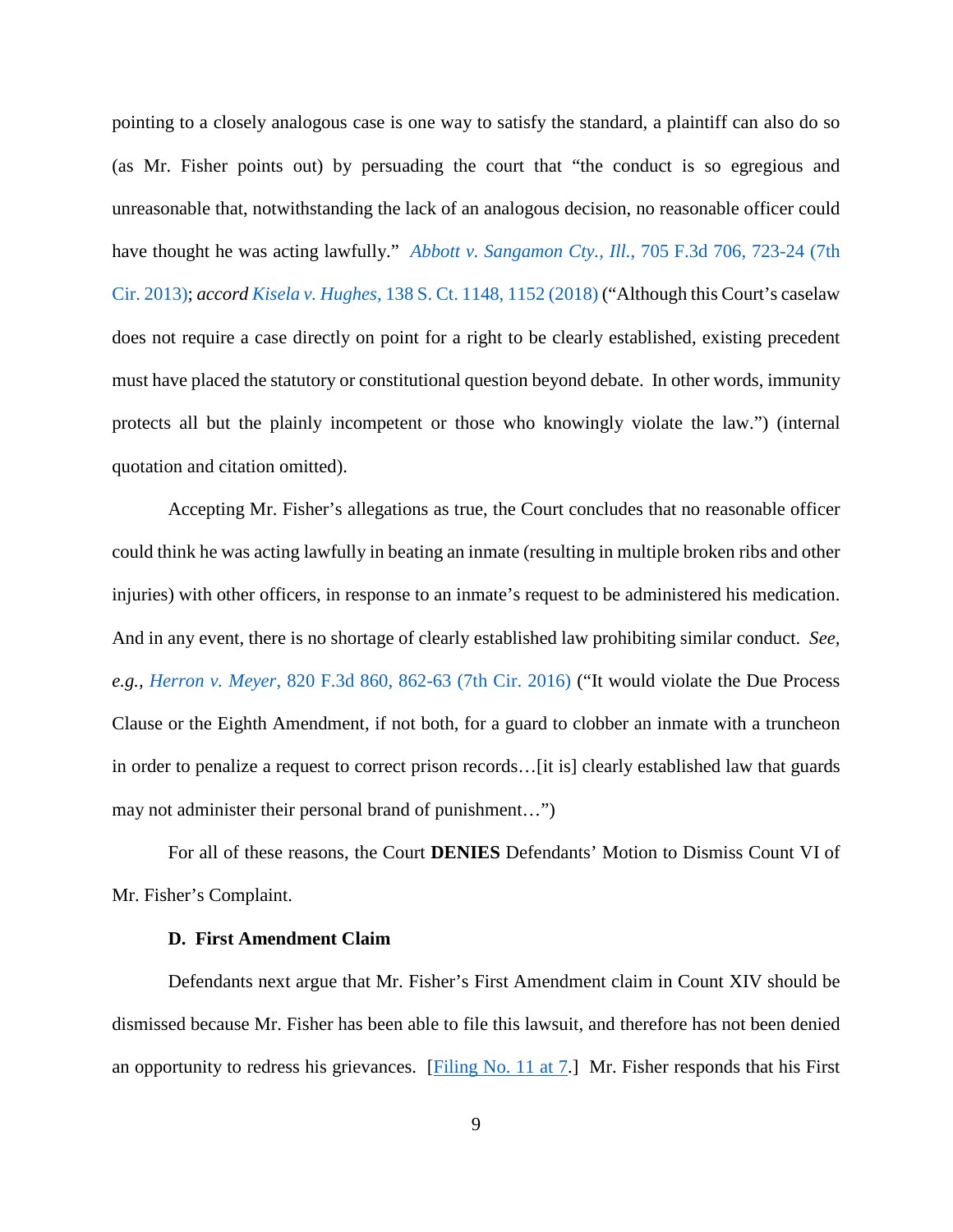Amendment Claim does not merely allege the denial of an ability to file a grievance. [\[Filing No.](https://ecf.insd.uscourts.gov/doc1/07316643640?page=8)  [17 at 8.](https://ecf.insd.uscourts.gov/doc1/07316643640?page=8)] Mr. Fisher argues that his claim involves alleged retaliation against him for exercising his right to request his prescribed medication. [\[Filing No. 17 at 8.](https://ecf.insd.uscourts.gov/doc1/07316643640?page=8)] In reply, Defendants argue that they are entitled to qualified immunity on Mr. Fisher's claim.<sup>[2](#page-9-0)</sup> [\[Filing No. 18 at 3.](https://ecf.insd.uscourts.gov/doc1/07316653799?page=3)]

Defendants do not dispute Mr. Fisher's assertion as to the scope of his claim being broader than simply the denial of an opportunity to file a grievance, so they appear to concede the only argument they raised in support of their Motion to Dismiss this claim. Their only reply to Mr. Fisher's response brief is that they are entitled to qualified immunity. Defendants raise this argument for the first time in their reply brief, and as they must be aware, arguments raised for the first time on reply are waived. *See, e.g., Griffin v. Bell*[, 694 F.3d 817, 822 \(7th Cir. 2012\).](https://www.westlaw.com/Document/I415570c6fcee11e1b66bbd5332e2d275/View/FullText.html?transitionType=Default&contextData=(sc.Default)&VR=3.0&RS=da3.0&fragmentIdentifier=co_pp_sp_506_822) The Court finds it particularly odd that Defendants would raise this argument for the first time in reply, since it depends on their contention that "once raised, the immunity becomes the plaintiff's burden to defeat." [\[Filing No. 18 at 3.](https://ecf.insd.uscourts.gov/doc1/07316653799?page=3)] Mr. Fisher cannot, of course, satisfy this burden when Defendants raise an argument in their final brief.

The Court therefore **DENIES** Defendants' Motion to Dismiss Count XIV.

### **E. Statement of Claims**

The Court makes a final note here in the hopes of clarifying and streamlining the resolution of this case as it proceeds. The Complaint in this matter contains an array of apparent mistakes and imprecise language that hinder a clear understanding of what claims are being raised. The Complaint contains two claims labeled as "Count 8," and two claims labeled as "Count 14." So

<span id="page-9-0"></span> $2$  The Court must point out that the scope of Defendants' Motion as to any First Amendment claim is unclear. While they request dismissal on Mr. Fisher's First Amendment claim in Count XIV, Mr. Fisher has two claims labeled as regarding the First Amendment, and they are both numbered "14." [\[Filing No. 1 at 23-25.](https://ecf.insd.uscourts.gov/doc1/07316453968?page=23)]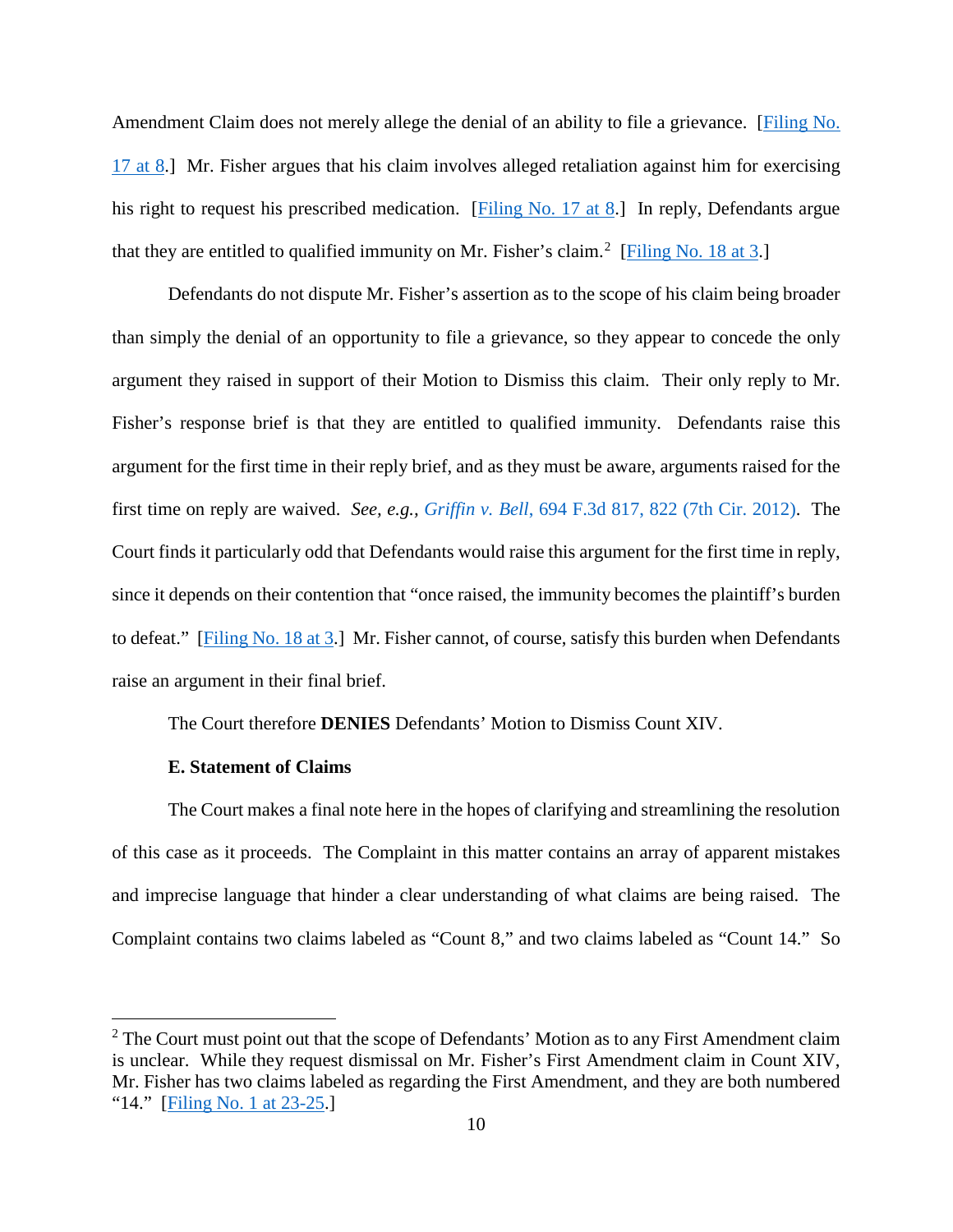while the Complaint appears to raise 14 claims, it actually raises 16. Mr. Fisher alleges that Defendants adopted unconstitutional policies or customs of using excessive force, but also incongruously alleges that there is a pattern of violation of those policies. [*See, e.g.,* [Filing No. 1](https://ecf.insd.uscourts.gov/doc1/07316453968?page=18)  [at 18.](https://ecf.insd.uscourts.gov/doc1/07316453968?page=18)] Confusing matters further, both of the claims labeled as Count 14 reference the Defendants as being employees of the City of Bicknell, instead of Marion County, giving the impression that the Complaint has been copied and pasted from a complaint in another case. All of these issues make accurate construction of Mr. Fisher's Complaint unduly cumbersome.

The Case Management Plan instructs Mr. Fisher, on or before January 14, 2019, to file a statement of the claims he intends to prove at trial, specifically stating the legal theories upon which the claims are based. At that time, Mr. Fisher should take care to draft his statement of claims to (1) ensure that the allegations within it apply to his case and his case alone; (2) clarify any duplicative numbering or claims; and (3) specifically identify the legal theories upon which his claims are raised, including what specific federal or state sources of law support them. His statement of claims will potentially guide briefing on summary judgment and/or instruction to the jury at trial.

#### **IV.**

### **CONCLUSION**

For the foregoing reasons, Defendants' Motion to Dismiss is **GRANTED** in part and **DENIED** in part [10], as follows:

- The Court **GRANTS** Defendants' Motion to Dismiss the Marion County Jail as a defendant;
- The Court **GRANTS** Defendants' Motion to Dismiss Count XI ("§ 1985(3) Conspiracy to Interfere with Civil Rights");